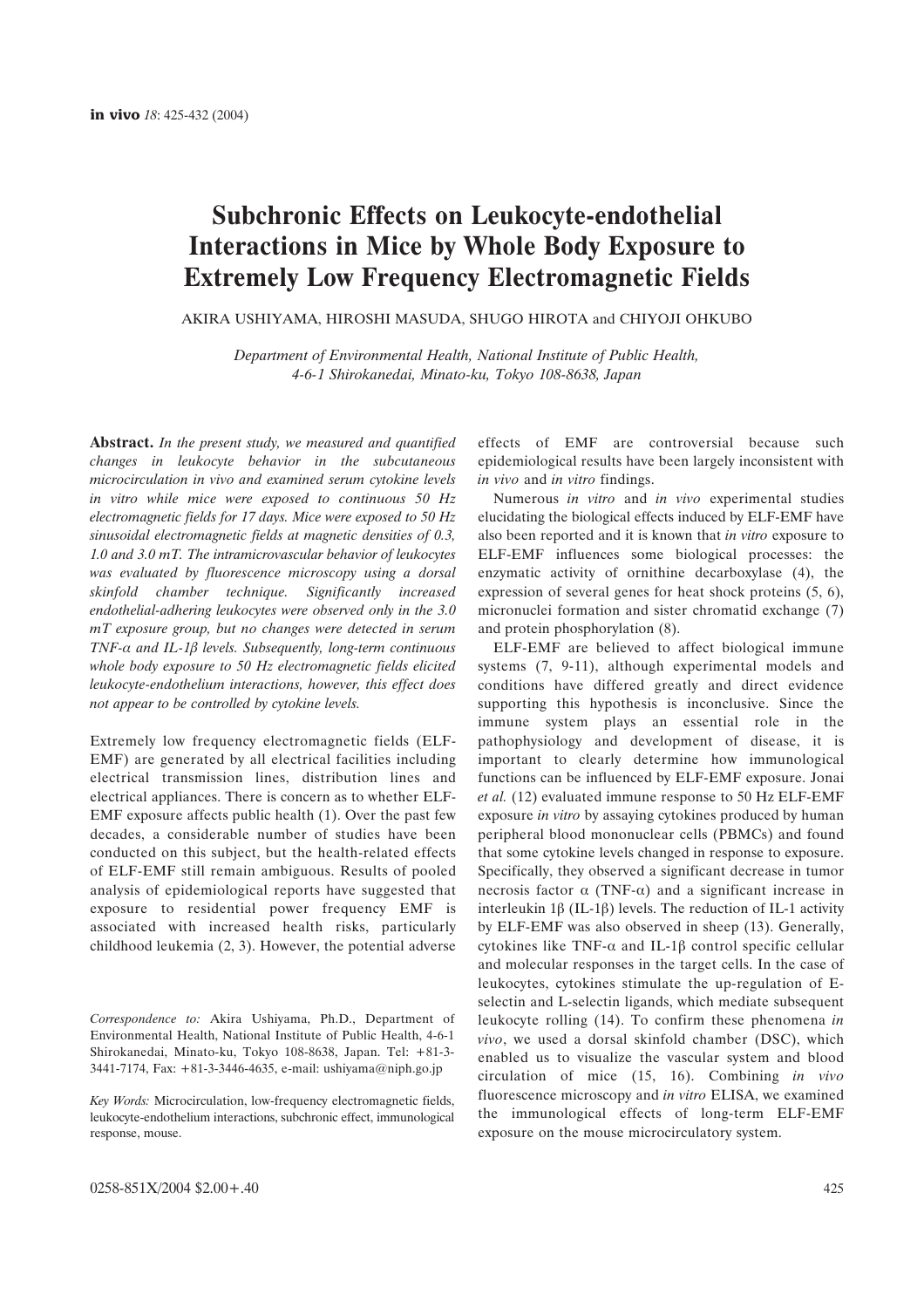

Figure 1. *Overview of mouse dorsal skinfold chamber. (A) Whole body image of a DSC implanted mouse. (Bar indicates 1 cm) (B) Intravital microscopic image of DSC. (Bar indicates 1 mm) (C) Magnified image of subcutaneous vessels in DSC. (Bar indicates 100 µm) Images of (B) and (C) were obtained by using a transparent light source.*

## **Materials and Methods**

*Animal models.* The mouse dorsal skinfold chamber (DSC) model was originally designed by Algire and Legallais (17) and modified chambers have since been applied to various experimental animal models (16). The most commonly used chamber frame is made of titanium. However, in the present study, we used a non-metal chamber which we have recently developed. The chamber frame was made of Duracon<sup> $m$ </sup> resin, a non-metallic material specifically utilized for this purpose. This chamber prevents heat production induced by electrical current. DSCs were implanted in 8-week-old male BALB/c mice (Tokyo Zikken Doubutsu Co., Tokyo, Japan). The implantation procedure was essentially identical to that previously described (18). Briefly, mice were anesthetized by *i.m.* injection of a cocktail of ketamine hydrochloride (90 mg/kg body weight, Sigma Chemical Co., St. Louis, MO, USA) and xylazine hydrochloride (10 mg/ kg body weight, Sigma). Then the chamber frames were implanted so as to sandwich the extended double layer of dorsal skin. Using an operating microscope and microsurgical instruments, one layer of skin was removed in a circular area of approximately 15 mm in diameter and the remaining layer was covered with a coverslip incorporated into one of the chamber frames. The procedure was performed 3 days prior to EMF exposure. An overview and magnified images of the vessels in DSC are shown in Figure 1.

All animals were fed a standard pellet diet and given water *ad libitum.* The mice were maintained with a 12-h light/dark cycle and at a temperature of  $23.0 \pm 1.0^{\circ}$ C. Animal cages, lids and water bottles did not contain any metal that might interfere with electromagnetic fields. All procedures were conducted in accordance with the ethical guidelines for animal experiments at the National Institute of Public Health, Japan.

*Intravital fluorescence microscopy.* Real-time confocal laser scanning microscopy (CLSM) was used to evaluate leukocyte-endothelium interactions with the mouse DSC model. This CLSM observation system is schematized in Figure 2 and was mainly composed of a Confocal Scanning Unit (CSU 10, Yokogawa Electric Co., Tokyo, Japan), a microscope (BX-51WI, Olympus Co., Tokyo, Japan) and an Electron Bombardment CCD camera (C7190-21, Hamamatsu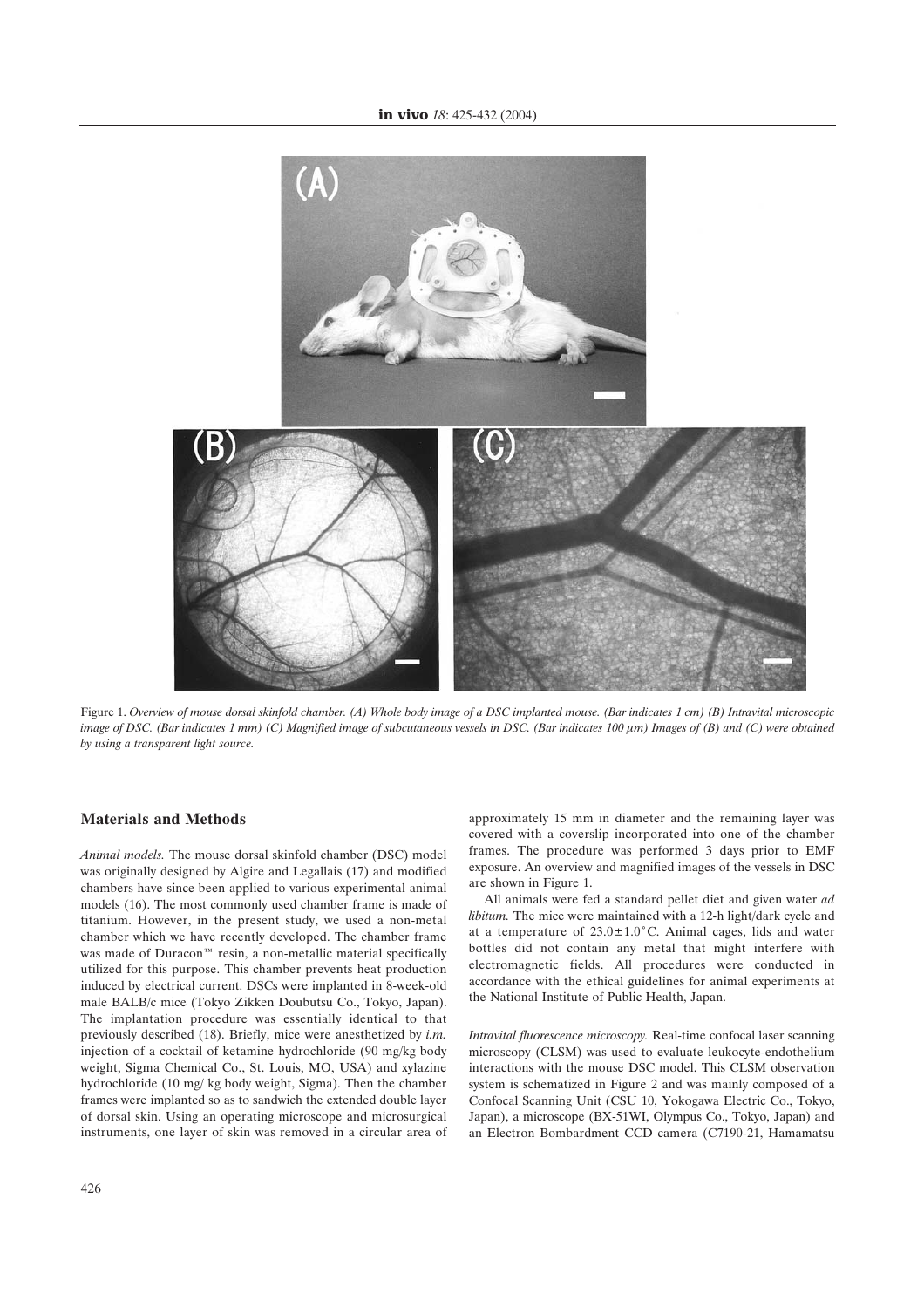

Figure 2. *Schematic diagram of the microscope and image processing system. A microscope was equipped with an excitation laser and a real-time confocal laser scanning unit. To record images, the EB-CCD camera was mounted on the microscope and images were recorded on digital video tape. The microscope stage was operated by an automatic stage controller which was connected to a computer.*

Photonics K.K., Hamamatsu, Japan). A 532 nm laser beam generated by a Diode Pumped Green CrystaLaser (model GCL-050- L, CrystaLaser Inc., Reno, NV, USA) was used as the excitation light source for CLSM. A BioPrecision stage (Ludl Electronic Products Ltd., Hawthorne, NY, USA) was set on the microscope and controlled by using IPLab/Mac software (Scanalytics, Inc., Fairfax, VA, USA) for automatic navigation in searching regions of interest. The visualized images were recorded on digital video tape using a digital video recorder (WV-DR7, Sony, Tokyo, Japan) for subsequent off-line analysis. To evaluate dynamic video images, the time code generator signal (VTG33: For.A Co., Tokyo, Japan) was superimposed on a video screen.

To visualize leukocytes *in vivo* the fluorescent marker rhodamine 6G (Wako Pure Chemicals Industries, Ltd., Osaka, Japan) was used (19). Rhodamine 6G was dissolved in physiological saline. Each solution was freshly diluted with saline until a final concentration of 0.02 mg/ml on the day of experiment. To remove undissolved substances, the solution was filtered through a 0.22 µm membrane filter (Syringe-driven filter unit Millex-GN, Millipore Co., Billerica, MA, USA) before each experiment. The prepared solution  $(100 \mu l)$  was injected into the caudal vein 5 min before image recording. During the data recording under CLSM, animals were anesthetized with the same dosage of ketamine and xylazine cocktail used in the DSC procedure and then placed in an acrylic resin tube of 26 mm inner diameter. The tube was fixed to an acrylic resin plate that was then set on the microscope. For repeated observations of the same vascular bed at different time points, we programmed a script,

which works on IPLab/Mac Software and makes it possible to find the regions of interest. Venules with diameters between 20  $\mu$ m and 40 um were chosen for the observation of leukocyte-endothelium interactions. Seven to 14 animals were prepared for each group and three venules per animal were observed on the first day of exposure (Day 1), 8th day and the 15th day of exposure.

*ELF-EMF exposure.* The exposure apparatus used throughout these experiments was comprised of the exposure system setup shown in Figure 3. The power supply unit and coils were obtained from Takano Giken, Inc. (Isegahara City, Japan). Typically, experimental magnetic fields are generated by circular Helmholtz coil, however, this exposure system consisted of four spaced square coils due to difficulties in establishing a uniform magnetic field with as large a volume as possible within limited space. Three axis coils were crossed at right angles to each other, independently regulating the input current. Spatio-temporally, the magnetic fields were approximately constant at the center of the incubator space. At the centers of all 18 animal cages, fluctuation was within  $\pm 5$ percent when the output intensity was set to 3.0 milliTesla (mT). The intensity of the magnetic field was measured using an EM field analyzer EFA-2 (Wandel and Goltermann Co., Germany).

The animal rack surrounded by the coils was made of Bakelite. The temperature inside the coils was stable  $(23.0 \pm 1.0^{\circ} \text{C})$  and no vibrations from the coils were detected in the animal rack during the exposure period.

Magnetic field exposure was produced at a frequency of 50 Hz. Magnetic flux densities applied to this experiment were set to 0.3,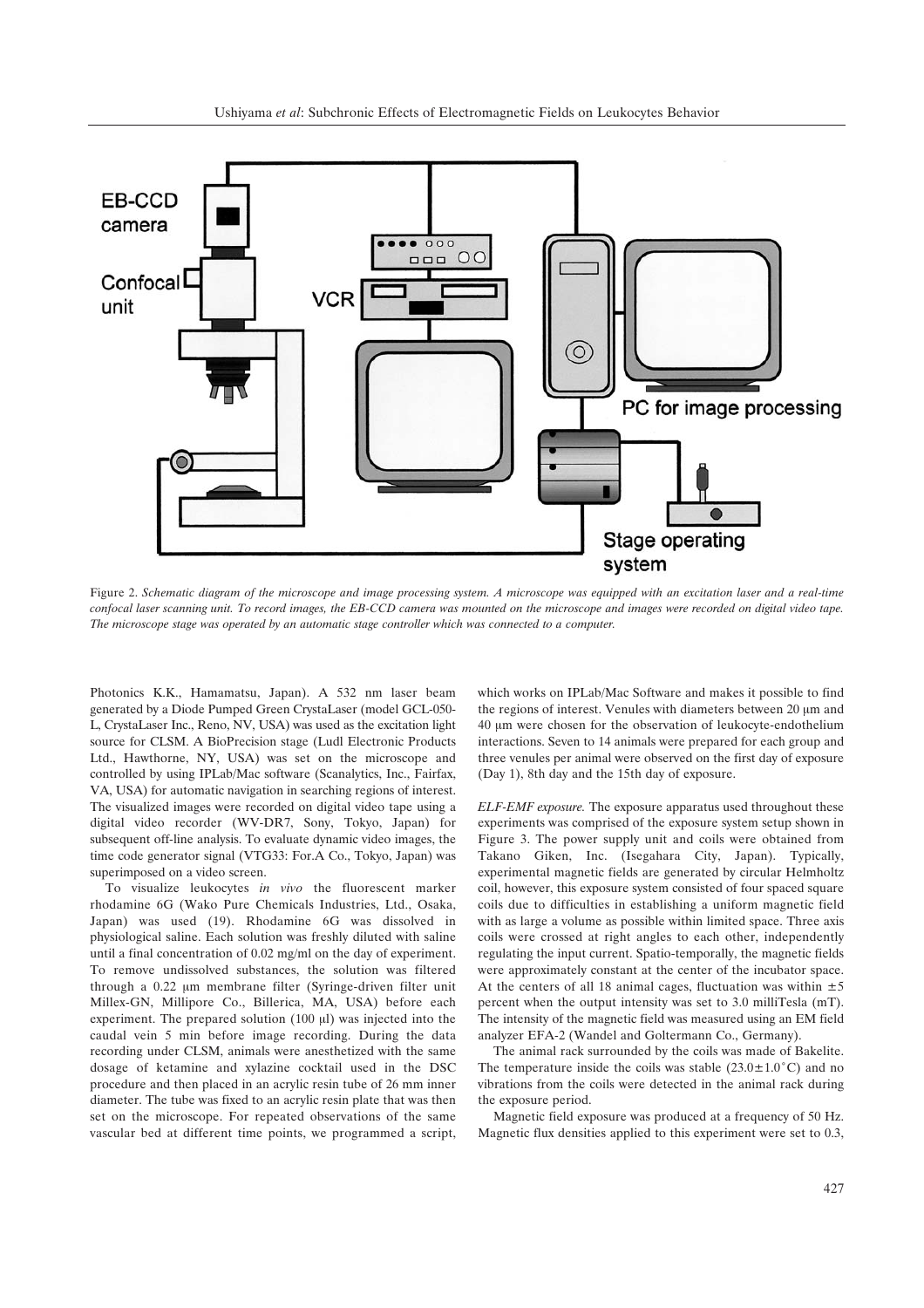

Figure 3. *Design of ELF-EMF generating coils. (A) Front view of Helmholtz coil. Coils were connected to the power supply and the current in each coil was regulated independently. Unit of numeral in figure is mm. (B) Photograph of the exposure set-up. The animal rack is located at the center of coils, and is separated from the coils to prevent vibration.*

1.0 and 3.0 mT (rms) (linear field Bx=By=Bz). The animals were continuously exposed to EMF for 20 hours/day (2 p.m. to 10 a.m.) for a total of 17 days.

*ELISA detection of IL-1* $\beta$  *and TNF-* $\alpha$  *serum levels.* Blood specimens were collected immediately after the 17th day of exposure and serum was isolated by centrifugation. Immunoreactive levels of IL- $1\beta$  and TNF- $\alpha$  in serum were quantified using sandwich ELISA (Biotrakì ELISA system; Amersham Biosciences Corp., Piscataway, NJ, USA). Experimental procedures were conducted according to the manufacturer's instructions.

*Statistical analysis.* Results were presented as mean values ± SEM. Values for each group were compared using the Student's *t*-test. Significance was assumed at  $p < 0.05$ .

#### **Results**

*Animal model and intravital fluorescence microscopy.* In this study we used a mouse DSC made of Duracon $\mathbb{I}^N$  resin, which is not affected by electromagnetic fields (*e.g.*, EMF can produce thermal effects on commonly used metal frame chambers). An earlier study we recently conducted showed that mice tolerate this dorsal skinfold chamber well and exhibit no adverse physiological effects (unpublished data). To obtain clear images of leukocytes *in vivo,* CLSM was used. Figure 4 illustrates a series of fluorescent images of rhodamine 6G-labeled leukocytes rolling or adhering to the

endothelium of subcutaneous venules. This labeling technique with rhodamine 6G enables the quantitative evaluation of dynamic leukocyte behavior.

*Leukocyte endothelium interaction.* The numbers of rolling and adherent leukocytes were determined by off-line image analysis. The numbers of flowing leukocytes (NF) and rolling or adhering leukocytes (NR) were counted independently and rolling counts indicating the ratio of rolling cells to total leukocyte fluctuation were calculated as: rolling counts  $(\%)$  = NR / (NF+NR) x 100. The data presented in Figure 5 show that leukocyte-endothelial interactions could be seen even under conditions without any EMF exposure. However, slightly higher numbers of adherent leukocytes were found in the 3.0 mT group on Day 8 and Day 15 (*p<*0.05) compared with the first day of exposure (Day 1). The rolling counts in the sham exposure group and the 0.3 mT and 1.0 mT exposure groups were not affected by the exposure conditions.

*Serum levels of IL-1ß and TNF-a.* After evaluating leukocyte endothelium interactions, exposure to mice was continued for a total of 17 days. On the 17th day, blood was collected and serum levels of IL-1 $\beta$  and TNF- $\alpha$  were determined using an ELISA assay. As shown in Figure 6, no statistical difference in concentration was observed between any of the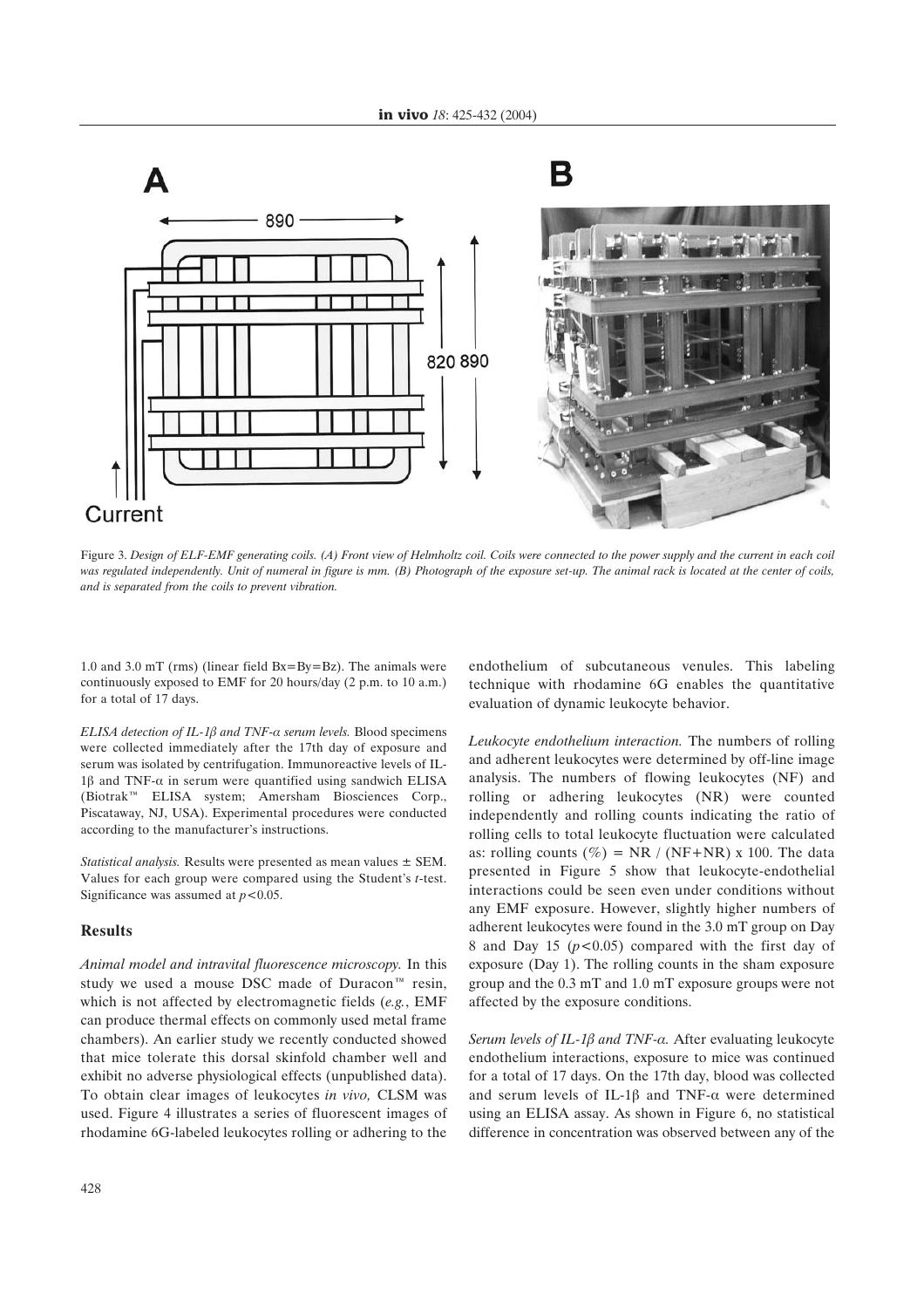

Figure 4. *Video images of intramicrovascular leukocytes in vivo. Leukocytes were stained with rhodamine 6G and observed by real-time CLSM. Figures (A-H) illustrate the time-sequence. Some cells showed slow flow compared to blood flow resulting from weak endothelial interactions with (e.g. arrow) or adhesion to (e.g. arrowhead) vessel walls due to robust interaction. Scale bar indicates 100 µm.* 

groups. Therefore, whole body exposure to 50 Hz ELF-EMF for 17 days did not affect the serum levels of IL-1 $\beta$ and TNF- $\alpha$ .

# **Discussion**

There is increasing interest in the biological effects associated with exposure to electromagnetic fields. To identify the effects, various *in vitro* studies have been examined, however little information is available from *in vivo* experiments. In the present study, to identify the *in vivo* effects from ELF-EMF exposure, we used a dorsal skinfold chamber (DSC), which enabled us to clearly visualize the subcutaneous microcirculation in mice by intravital microscopy. The DSC technique is widely applied to experiments with mice, rats and hamsters (15). Also, methodologies in fluorescence microscopy are well established for observing several physiological parameters (20). Our previous experimental data showed that shortterm exposures to static magnetic fields (SMF) and ELF-EMF affect some circulatory parameters. One of our recent studies using the DSC has shown that the continuous and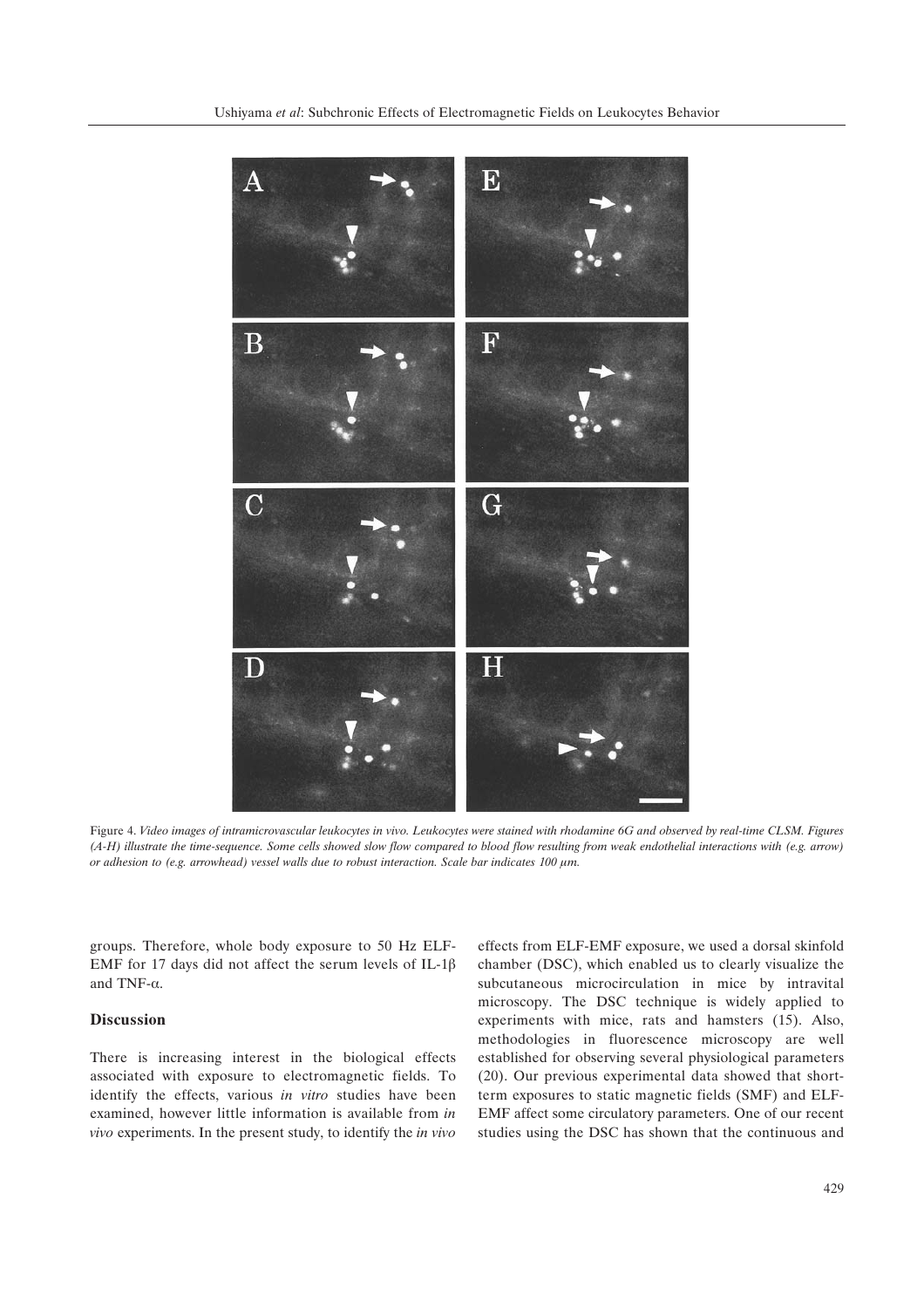

Figure 5. *Leukocyte-endothelial interactions with the dorsal skinfold chamber: effects of long-term exposure to 50 Hz electromagnetic fields. (A) Leukocyte rolling counts at each time point as without exposure (Sham). (B-D) Leukocyte rolling counts at each time point with continuous electromagnetic field exposure at magnet flux densities of 0.3mT (B), 1.0 mT (C) and 3.0mT (D). Values are expressed as means ± SEM. \*p<0.05 versus Day 1; \*\*p<0.01 versus Day 1; #p<0.05 versus Day 8.* 

whole body exposure of 50 Hz EMF (30 mT) for 30 minutes significantly influenced cell to cell interaction between venular endothelial cells and leukocytes in the mouse subcutaneous microvasculature, although 3 mT or 10 mT exposure did not affect leukocyte behavior. Although microcirculatory vessels in DSC can be observed for up to 4 weeks under optimal conditions, the effects of long-term EMF exposure have not been examined thoroughly. Therefore, in this study we investigated the effects of several weeks of continuous ELF-EMF exposure by focusing on free flowing leukocytes in venules to elucidate the interactions between leukocytes and endothelium. Cell counts of adherent leukocytes to the endothelium are one good indicator for estimating pathophysiological conditions, particularly increased rolling leukocyte counts are indicated when the immune system is activated. To visualize this phenomenon by intravital microscopy, we used real-time confocal laser-scanning microscopy (CLSM) which permits real-time observation of fast movement with improved spatial resolution and depth discrimination (20, 21).

Leukocyte dynamic processes of leukocyte rolling and adhesion on the venular endothelium are also considered to

be affected by the microenvironment between leukocytes and the endothelium. The leukocyte-endothelium interaction has recently been shown to be mediated by a number of adhesion molecules as well, such as selectins and integrins. However, most of these recent findings on the action of adhesion molecules have been obtained by *in vitro* experiments. Leukocyte-endothelium interactions mainly occur under conditions of inflammation, in regions where leukocytes secrete the cytokines IL-1 and TNF, which induce expression of the cell adhesion molecules ICAM-1 and VCAM-1 on endothelial cell surfaces (22-24). Under inflammatory conditions this process permits leukocytes to adhere to tissues.

Several *in vivo* investigations into the effects of ELF-EMF exposure on cytokine production have been published. Cossarizza *et al.* (25) demonstrated that the exposure of human peripheral blood mononuclear cells (PBMCs) to extremely low frequency pulsed electromagnetic fields increased both spontaneous and phytohemaggutinin (PHA) and 12-O-tetradecanoyl-phorbol-13-acetate (TPA)-induced production of IL-1 $\beta$  and IL-6. Jonai *et al.* (12) reported decreases in the spontaneous production of TNF- $\alpha$  in the intensity range of 1 mT to 30 mT and in that of interferon  $\gamma$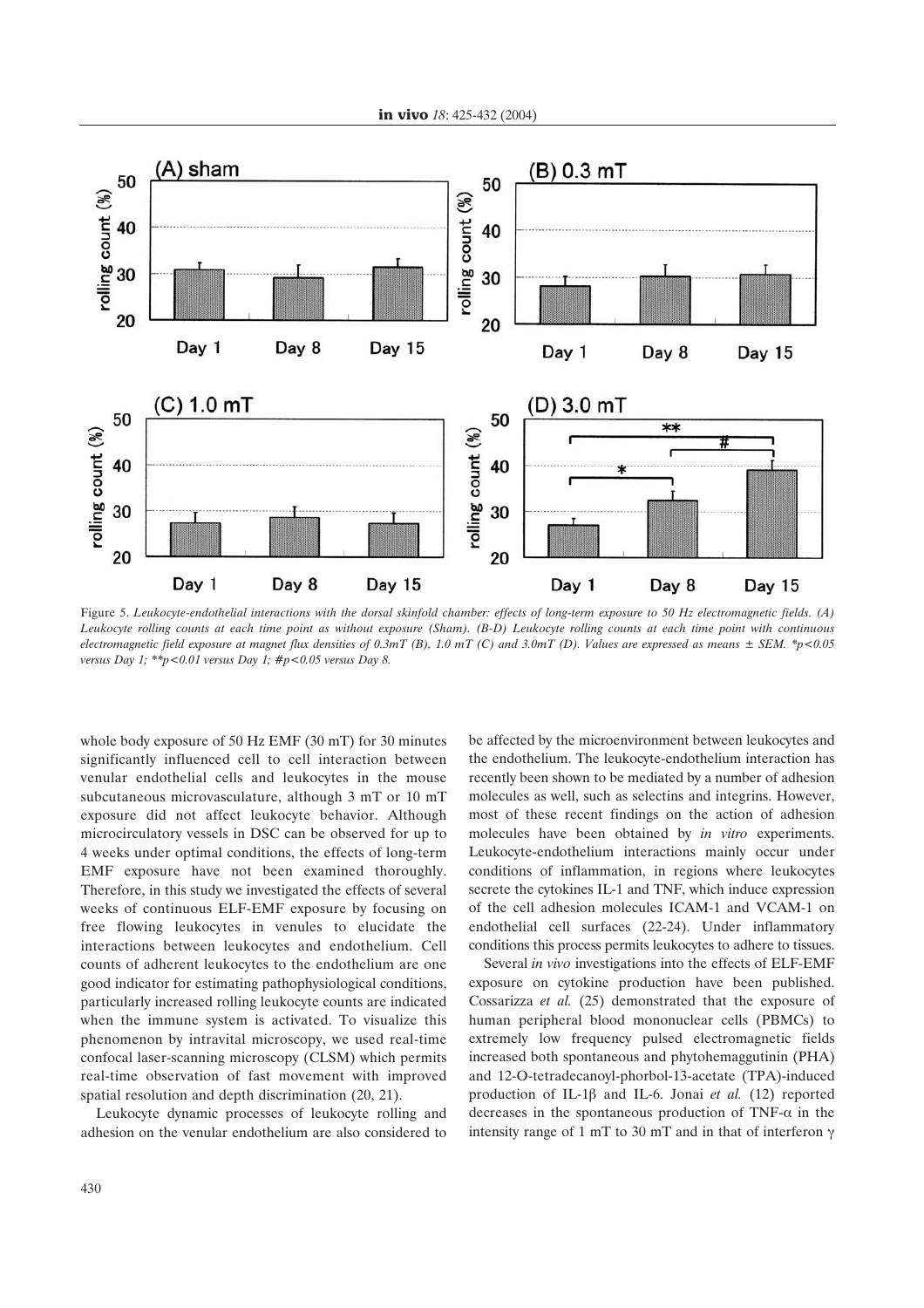

Figure 6. Serum levels of cytokines after long-term exposure to 50 Hz electromagnetic fields. IL-1 $\beta$  (A) and TNF- $\alpha$  (B) levels in serum collected after 17 *days of exposure. Values are expressed as means ± SEM.*

(IFN- $\gamma$ ) at 10 mT in human PBMCs. Perini *et al.* (26) reported that sinusoidal 50 Hz EMF at 1 mT suppresses TNF- $\alpha$ production in human PBMCs. In contrast, Ikeda *et al.* (27) reported no effects from 50 Hz or 60 Hz EMF exposure either in cytotoxic activity or cytokine production in human PBMCs.

Therefore, we examined serum cytokine levels to confirm whether ELF-EMF exposure influences the secretion of cytokines *in vivo*, in particular focusing on IL-1 $\beta$  and TNF- $\alpha$ , which have been shown to be significantly affected *in vitro* as previously mentioned. As shown in Figure 6, our results indicate that there were no differences in the levels of these cytokines under the conditions examined. Thus, we can conclude that increased numbers of rolling leukocytes are independent of regulation by these cytokines. In a separate experiment, our data indicated that the blood plasma concentration of carboxypeptidase R (CPR) precursor was decreased by long-term ELF-EMF exposure suggesting active CPR production (unpublished data), whereas it is reported that CPR activity in plasma increases during the inflammatory process (28). In this study we confirmed that inflammatory response is induced by ELF-EMF exposure by a possible pathway, but that cytokines IL-1 $\beta$  and TNF- $\alpha$  do not contribute to this effect. Nonetheless, it is still difficult to conclude that ELF-EMF are hazardous for health, since

significant effects have only been observed in our studies with 3.0 mT exposure, which is several ten thousand times higher than the average environmental exposure level.

## **Acknowledgements**

We thank Dr. G. F. Lawlor for helpful suggestions and Ms. R. Sasaki for her technical assistance.

### **References**

- 1 Repacholi MH and Greenebaum B: Interaction of static and extremely low frequency electric and magnetic fields with living systems: health effects and research needs. Bioelectromagnetics *20*: 133-60, 1999.
- 2 Ahlbom A, Day N, Feychting M, Roman E, Skinner J, Dockerty J, Linet M, McBride M, Michaelis J, Olsen JH, Tynes T and Verkasalo PK: A pooled analysis of magnetic fields and childhood leukaemia. Br J Cancer *83*: 692-8, 2000.
- 3 Greenland S, Sheppard AR, Kaune WT, Poole C and Kelsh MA: A pooled analysis of magnetic fields, wire codes, and childhood leukemia. Childhood Leukemia-EMF Study Group. Epidemiology *11*: 624-34, 2000.
- 4 Litovitz TA, Krause D and Mullins JM: Effect of coherence time of the applied magnetic field on ornithine decarboxylase activity. Biochem Biophys Res Commun *178*: 862-5, 1991.